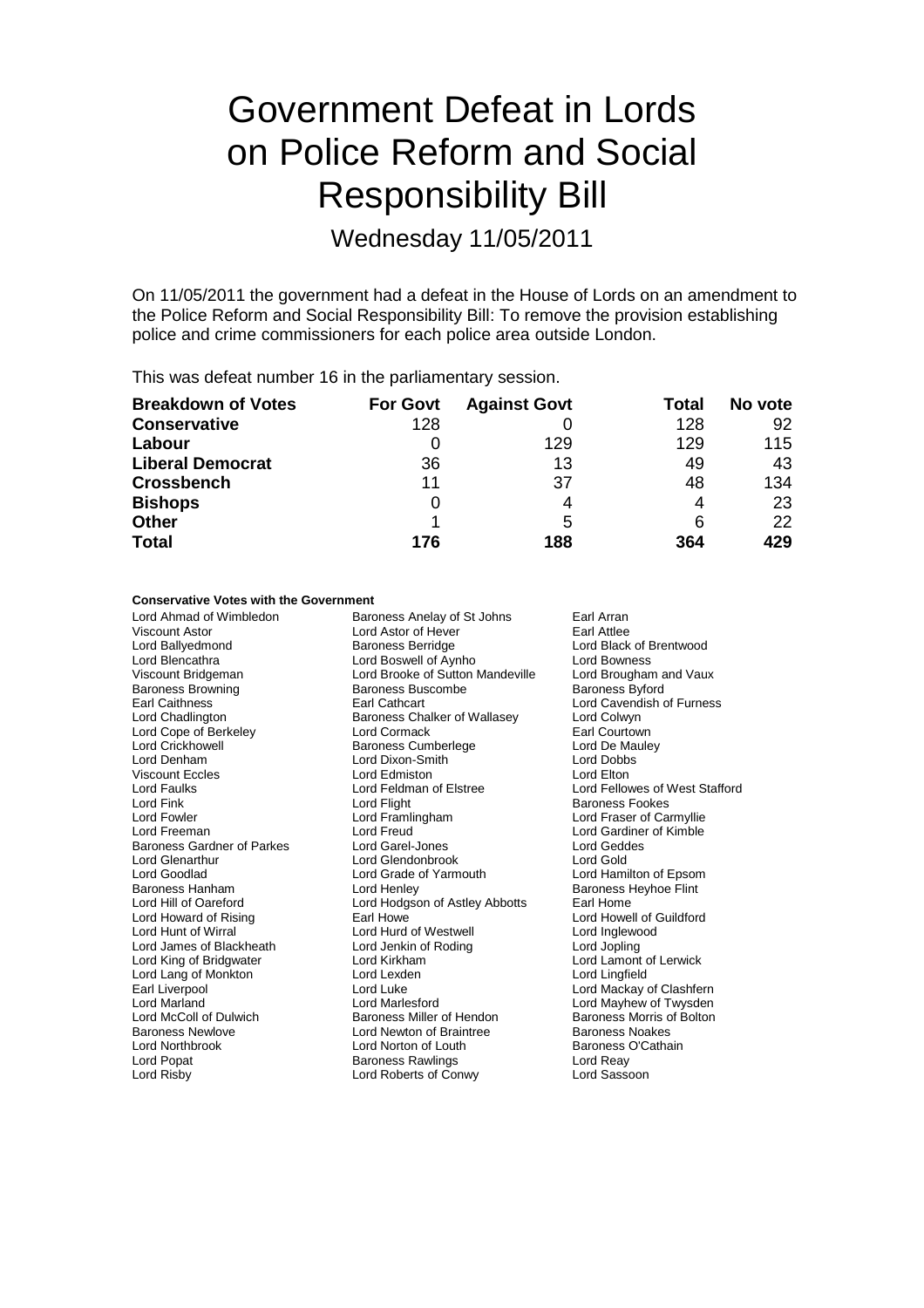Baroness Seccombe **Lord Selkirk of Douglas** Cord Selsdon<br>Baroness Shackleton of Belgravia Baroness Sharples **Lord Shaw of Northstead** Baroness Shackleton of Belgravia Baroness Sharples **Baroness Sharples** Lord Shaw of North<br>Lord Sheikh Lord Skelmersdale Lord Spicer Lord St John of Fawsley Baroness Stedman<br>Lord Stewartby Baroness Stewarth Baroness Stedman<br>Lord Strathclyde Lord Taylor of Holbeach Lord Trimble Lord True<br>
Baroness Trumpington Baroness Verma Lord Waddington Baroness Trumpington Baroness Verma Lord Waddington Lord Waddington Lord Waddington Lord Waddington Lord Waddington Lord Waddington Lord Waddington Lord Waddington Lord Waddington Lord Watchen Lord Watchen Baroness Warsi Lord Wade of Choriton **Lord Wakeham**<br>
Lord Wasserman **Baroness Warsh** Lord Wei Lord Wasserman Lord Wei Communication Baroness Wheatcroft<br>
Baroness Wilcox Clicos Communication Communication Clicking Communication Clicking Baroness Wheatcroft

Earl Shrewsbury **Lord Skelmersdale**<br>
Lord St John of Fawsley **Baroness** Stedman-Scott Baroness Stowell of Beeston Lord Strathcland Lord True<br>Lord Trimble Lord True Viscount Younger of Leckie

**Conservative Votes against the Government**

### **Labour Votes with the Government**

**Labour Votes against the Government** Baroness Adams of Craigielea Lord Adonis Lord Anderson of Swansea Baroness Andrews **Baroness Armstrong of Hill Top** Lord Bach<br>
Lord Barnett **Communist Communist Communist Communist Communist Communist Communist Communist Communist Communist** Lord Barnett **Lord Bassam of Brighton** Baroness Billing<br>
Lord Bilston **Baroness Backstone** Baroness Blood<br>
Baroness Blood Lord Bilston Baroness Blackstone<br>
Lord Borrie Baroness Blackstone<br>
Lord Bradley Lord Borrie Lord Bradley Lord Brooke of Alverthorpe Lord Carter of Coles<br>
Lord Colins of Highbury<br>
Lord Corbett of Castle Vale<br>
Baroness Crawley Lord Cunningham of Felling Lord Davies of Stamford Lord Davies<br>
Lord Davies of Coity Baroness Dean of Thornton-le-Fylde Lord Dixon Baroness Donaghy<br>
Lord Dubs<br>
Lord Evans of Parkside Lord Foster of Bishop Auckland Baroness Gibson of Market Rasen Lord Gilbert **Baroness Golding**<br>Lord Goldsmith Lord Gordon of Strathblane Baroness Goudie Lord Goldsmith Lord Gordon of Strathblane Baroness Gould of Potternewton Lord Grantchester Lord Grocott Baroness Gould of Potternewton Lord Grantchester **Lord Group Constant Constant Constant**<br>Lord Harris of Haringey Lord Harrison Lord Harrison Lord Hart of Chilton Lord Harris of Haringey Lord Harrison Lord Hart of Chilton Lord Haskel Entity of Baroness Hayter of Kentish Town Baroness Health Baroness Health Baroness Hilton of Eggardon Baroness Hollis of Heigham Lord Howarth of Newport Lord Hoyle<br>
Lord Hughes of Woodside Lord Hunt of Kings Heath Lord Hutton of Furness Lord Hughes of Woodside **Lord Hunt of Kings Heath** Lord Hutton Lord Hutton **Communist Communist Communist Communist**<br>Baroness Jay of Paddington **Communist Communist Communist Communist Communist Communist Communist Communi** Baroness Jay of Paddington **Baroness Jones of Whitchurch** Lord Jones<br>
Lord Jordan **Baroness Kennedy of The Shaws** Lord Kennedy of Southwark Lord Jordan **Baroness Kennedy of The Shaws** Lord Kennedy<br>
Lord Kestenbaum **Baroness Kennedy of The Shaws** Lord Kinnock Baroness Kinnock of Holyhead Lord Lea of Crondall Coat Lord Leitch Coat Baroness Liddell of Coatdyke<br>
Baroness Lister of Burtersett Lord Lympne Lord Mackenzie of Framwellg Lord MacKenzie of Culkein Lord McAvoy Cord McAvoy<br>
Lord McFall of Alcluith Carrol Baroness McIntosh of Hudnall Lord McKenzie of Luton Lord McFall of Alcluith Baroness McIntosh of Hudnall<br>Lord Moonie of Luton Baroness Morgan of Elv Baroness Morgan of Drefelin Lord Morris of Aberavon Lord Morris of Handsworth Lord Morris of Handsworth Lord P<br>Lord O'Neill of Clackmannan Lord Patel of Bradford Lord Patel of Blackburn Lord O'Neill of Clackmannan Lord Patel of Bradford Lord Patel of I<br>Baroness Pitkeathley Lord Ponsonby of Shulbrede Lord Prescott Baroness Pitkeathley **Lord Ponsonby of Shulbrede** Lord Pres<br>Baroness Prosser **Baroness Ramsay of Cartyale** Lord Rea Baroness Rendell of Babergh Lord Richard Corporation Lord Rosser<br>Baroness Royall of Blaisdon Lord Sawyer Lord Sewel Baroness Royall of Blaisdon **Lord Sawyer**<br>Baroness Sherlock **Diges Act Act Act Contract State** Baroness Sherlock **Exercise Sherlock** Viscount Simon Baroness Smith of Basildon<br>
Lord Shape **Baroness Smith of Basildon**<br>
Lord Sherlock Lord Soley **Baroness Smith of Balmacar** Baroness Symons of Vernham Dean Lord Taylor of Blackburn Baroness Taylor of Bolton<br>Baroness Thornton Baroness Thominson Lord Tomlinson Baroness Thornton Baroness Thornton Lord Tomlinson Lord Touhig Lord West of Spithead **Baroness Wheeler** Baroness Wheeler **Baroness** Cord Whitaker Baroness Wilkins **Baroness** Cord Wills

Lord Corbett of Castle Vale Baroness Crawley<br>Lord Davies of Stamford Baroness of Oldham Baroness Dean of Thornton-le-Fylde Lord Dixon<br>Lord Donoughue Baroness Drake Lord Evans of Parkside **Baroness Farrington of Ribbleton**<br>
Lord Foulkes of Cumnock **Baroness Gale** Baroness Hilton of Eggardon Lord Hollick<br>
Lord Howarth of Newport Lord Hoyle Lord King of West Bromwich Lord Kinnock<br>Lord Kirkhill Lord Knight of Weymouth Baroness Morgan of Ely Baroness Morgan of Huyton<br>Lord Morris of Aberavon Baroness Morris of Handsworth Baroness Ramsay of Cartvale Lord Rea<br>Lord Richard Lord Rosser Lord Soley **Lord Soley Lord Stevenson of Balmacara**<br>
Lord Taylor of Blackburn **Constant Balton** Baroness Taylor of Bolton Lord Turnberg **Lord Turnberg** Baroness Turner of Camden<br>
Baroness Wheeler Baroness Whitaker Baroness Wilkins

### **Liberal Democrat Votes with the Government**

Lord Addington **Lord Addington** Lord Alderdice **Baroness** Benjamin<br>
Baroness Bonham-Carter of Yarnbury Lord Carlile of Berriew **Lord Chidgey** Baroness Bonham-Carter of Yarnbury Lord Carlile of Ber<br>Lord Clement-Jones Baroness Doocey Baroness Garden of Frognal Lord Hussain **Example 2** Exercise Baroness Hussein-Ece **Baroness Jolly**<br>
Lord Jones of Cheltenham **Baroness Hussein-Ece** Baroness Jolly Lord Jones of Cheltenham Lord Kirkwood of Kirkhope Lord Lee of T<br>
Lord Lord Lord McNally<br>
Baroness Maddock Lord McNally

Baroness Maddock

Lord Campbell-Savours Lord Mackenzie of Framwellgate<br>Baroness McDonagh

Lord Clement-Jones Baroness Doocey Baroness Falkner of Margravine